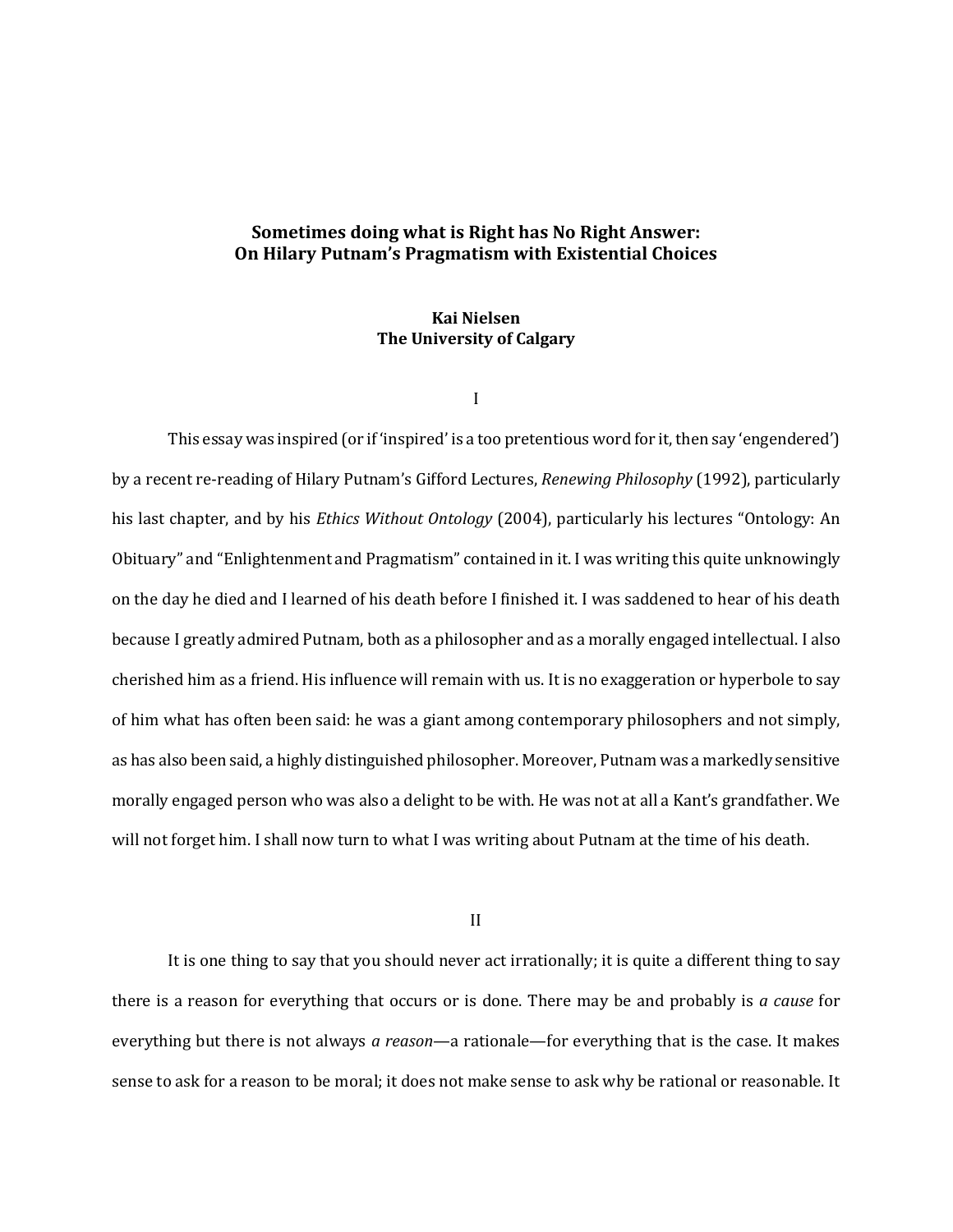is not plausible or perhaps even sensible to ask whether there is always a reason or rationale for everything that occurs or can obtain.

There is no sensible asking why, any why, without an understanding of the *practice* of giving and accepting reasons or questions as well as the rejections of some claimed reasons that are given. And this requires the having in the stream of life a form of rationality. There could be no forms of life without it. And for this to be so there must be something like a community, some things that are community affairs, a public community practice of reasoning and of something that counts as a warranted assertability.

But must there be a point where there is a situation where we must just say or think how we live and perhaps must live in some general way? But for some of these fundamental things for our forms of life there are no grounds, no justification for how we live. We just live in these ways. I speak of what Wittgenstein called the forms of life of we encumbered social animals. We come to recognize for some of the questions we try to ask that they have no singly correct answer. And that there are also situations where asking 'Why?' comes to an end. Not everything has a rationale or a reason. Such a rationalism needs to be seen to be an illusion.

Moreover, practicality and expense aside, in order to ask and expect a reason—a rational consideration—concerning everything that occurs or obtains there must be a *cause* but there may be no *reason* (*rationale*) for it or for them or at least many of them. To believe that there must be is a rationalist chimera. These are also matters that look like questions but are not. To ask *why* triangles have three sides is not in order. It is just a matter of discoursing how matters have come to be defined. There is no great metaphysical mystery or discovery here. We just would not call anything that was not a closed three-sided figure a triangle. We could not *discover*, after all, that there are some things that are triangles that are not three-sided figures. It is not like discovering that something can travel faster than the speed of light. By contrast, the claim that it is harder for people who are Mandarin writers to write in Mandarin than it is for people who are English writers to write in English is an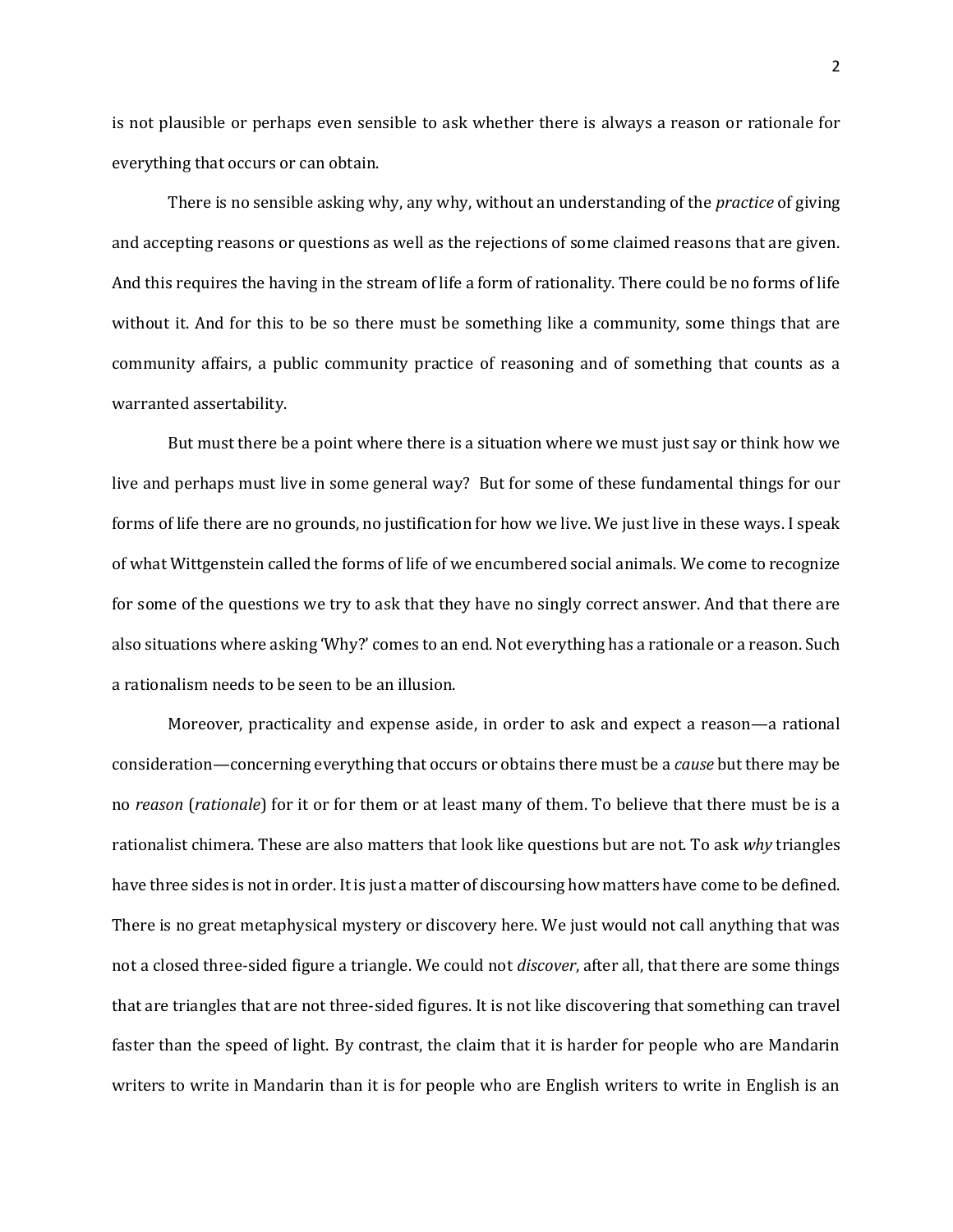empirical claim resulting in an empirical question that has a right or wrong answer. But it will be determined, whatever the answer is, empirically but not definitionally or by conceptual analysis.

Is it not always in order to ask for and expect a reason or a rational consideration for everything? To think that is there just goes with a kind of unrecognized rationalism or even with an explicit one. It is the sort of unrealistic attitude that it is in order is like asking why triangles have three sides. You can speak of or understand that triangles must be three-sided without understanding why it is so. It may just be an implicit definitional matter for you. Whether I have a fever or not is a genuine question. And whether it is true or not that I have a fever is to be answered empirically. It is a genuine empirical question, though sometimes the answer is obvious. To ask whether a triangle is a three-sided figure is not a genuine question *unless* it is a question about how we happen to use language. It is not possible to reasonably ask for a *reason* for everything that is done or that obtains. Everything has a cause but not a ground or rationale. There are no causeless happenings. But there are reasonless happenings; happenings with no rationale or aim.

It is not possible to sensibly ask for a *reason* for everything. By this I mean a *ground* or a *rationale* for everything. If I get a fever or am tired I may not know what caused it, though I will know that something did. And I know these things have *causes*. It makes no sense to ask for the rationale for a fever or for being tired but it does make sense to ask for the rationale for a government policy or for why I exercise every day.

However, it does not make sense to ask for the reason (the rationale) for everything because some things have no rationale and even cannot have a rationale, not even a reasonable one or an unreasonable one. A hiccup, for example. But for some other things it may just be a matter of our not knowing what the rationale is. But we also may be mistaken here. It may only have a cause. There are no causeless happenings. A cause, yes; but not a rationale. He has a fever has no rationale but should the United States put boots on the ground in Syria has a rationale (though perhaps a mistaken one). Questions about causation are also in the background there but the crucial question is whether it as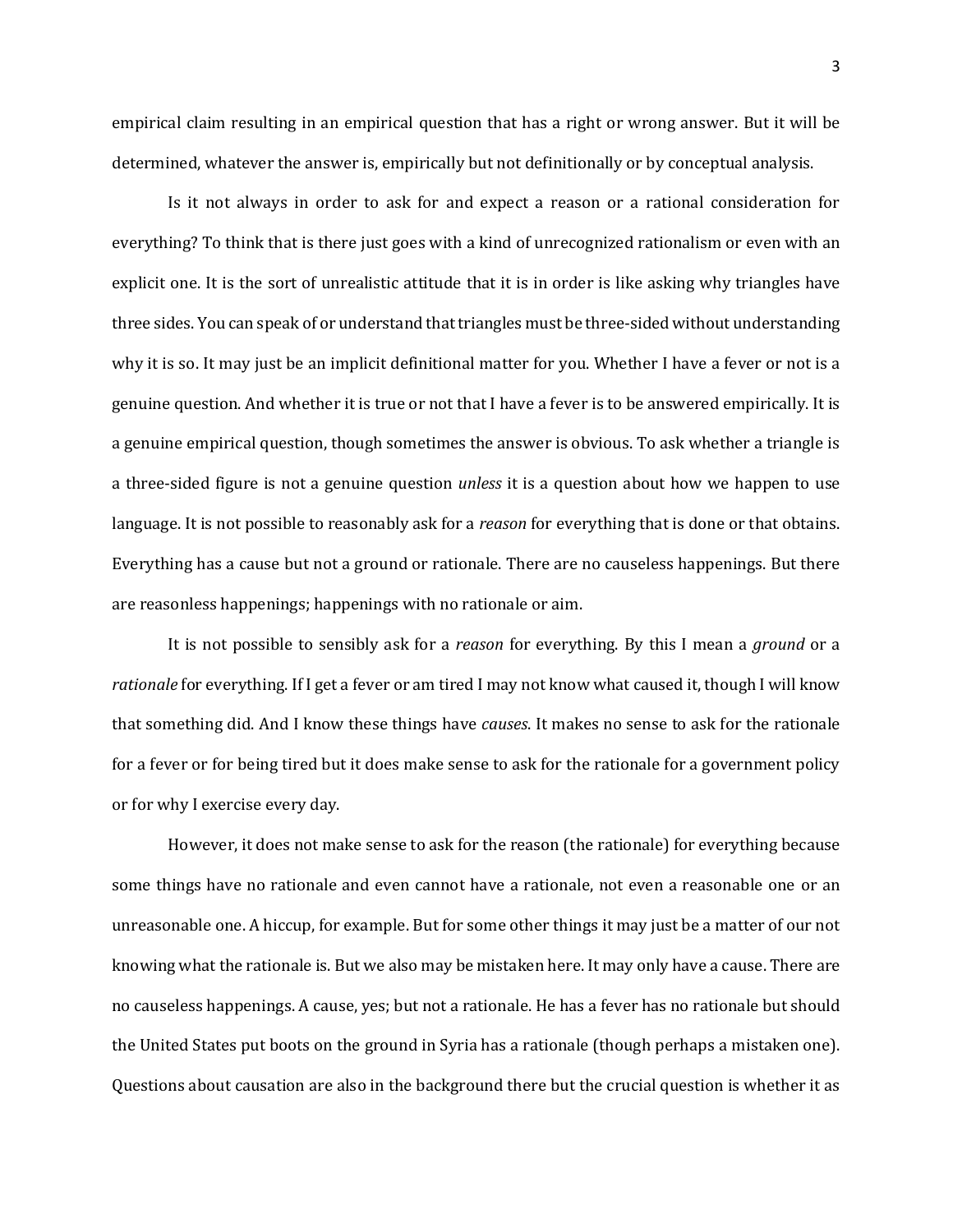a sound rationale. Questions about causality and rationality are often mixed. But still they are distinct. There are causes for an earthquake but no rationale for it. There are causes for an economic depression but reasons as well.

Whether I have a fever or a toothache has a cause and whether I have or not is a straightforward empirical question. Whether all triangles are closed three-sided figures is not an empirical question unless it is taken as a question about how the word 'triangle' is used.

It is not possible to ask for the *reason* for everything. By this I mean a *rationale* or a *ground.* If I get a fever or am tired I may not know what caused it but I do know it can't have a rationale and I know that the fever or the tiredness has some cause or causes. If the United States puts boots on the ground in Syria I know that it both has a cause and a rationale, though it may be mistaken one. If there is an earthquake in Chile I know that it has a cause or causes. But it is nonsense to say that it has a rationale.

## III

We cannot always sensibly ask a justifying or warranting why question, though we can, though sometimes unnecessarily, ask a causal why question. However, for any kind of why question you can't ask it without understanding the practice of giving and accepting reason and with that assuming some form of rationality. Some practice that is rationale. There are questions where we need to make a choice or a decision where we can come to understand that there can be no *decisive* reason for making a choice or the decision that should be made. These are questions which Hilary Putnam, following Jean Paul Sartre, calls *existential questions* where the choice between one answer and another comes to just making an unwarranted choice between two answers with no rationale for making one rather than the other—even where the choice is momentous. It sometimes comes to just making a choice, *a sheer choice.* These are the existential choices. It does not mean these are or that there are any unanswerable questions. They are not difficult answerable questions but questions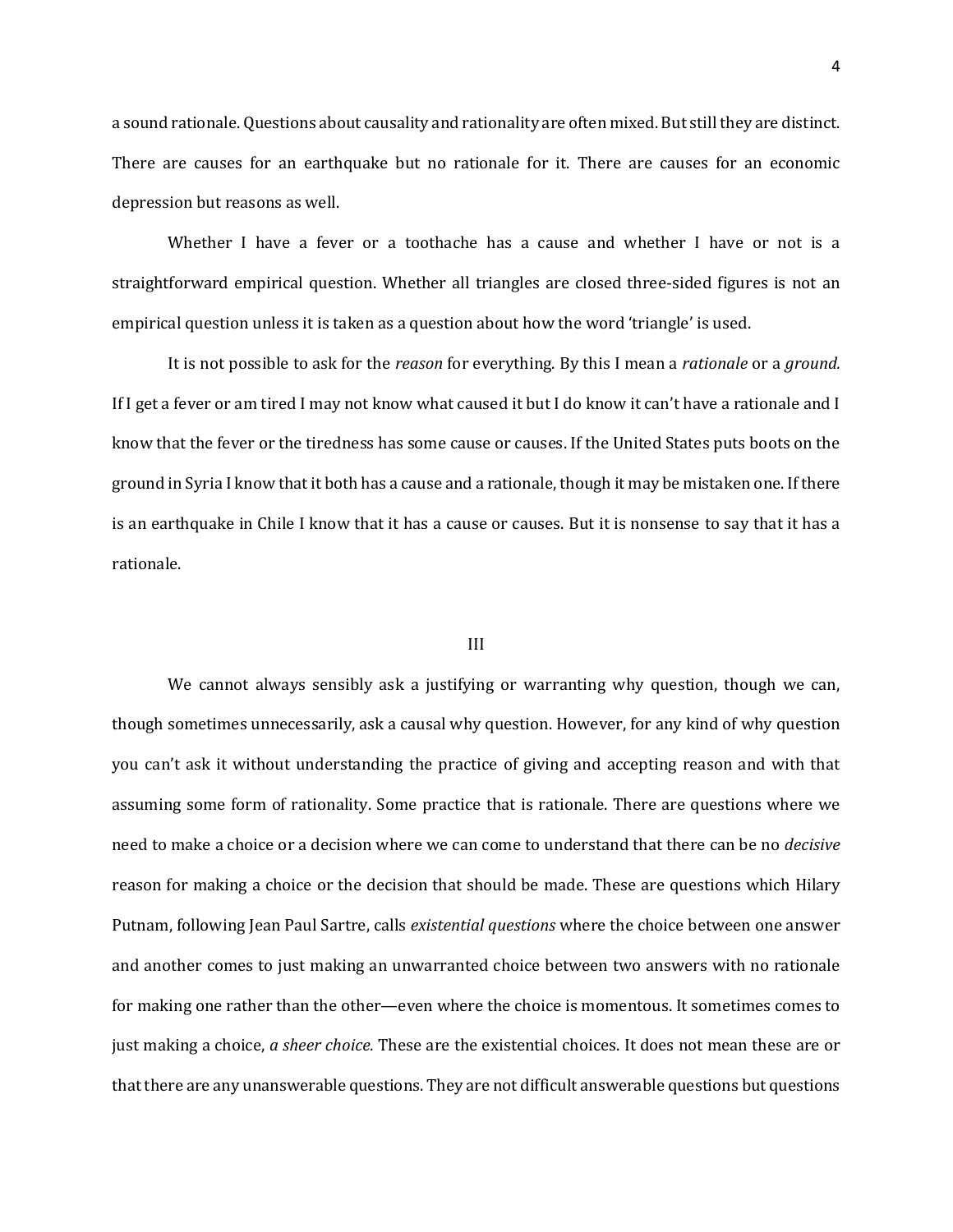for which there is no warrantable choice between the choices available. It is not that we can't choose but that we must, if we choose, without a justification or warrant one way or another between two demanding choices for which there are no grounds for choosing one way rather than the other and that it is crucial that we make here an ungrounded choice between such choices which are the only viable choices in that situation. But there are no grounds for making one or the other choice between them. Where these choices seem to be the only viable choices and we need to make a choice, as in such a situation we do, where we must just choose between them if we choose at all. We must just choose there without a grounding for our choice. These existential questions come unavoidably to being decisively reasonless questions. Rather than rationally embedded choices they become choices for which there is a determinate rationale. However, a choice that is a demanding one but still groundless. They are choices for which there is no right answer. Even why the choice is made cannot be shown to be warrantable. Between the choices that are available to this is not something that reasoning can give us answer as to which one is the right one.

We may be tempted to say there are 'unanswerable questions' but where something that is unanswerable, that has no possibility of an answer, it is not a question. But these existential choices are not warrantable choices. They are just choices we make without a warrant. We know in that situation that we must, *morally must*, make a choice but we as well see that we have no grounds, no good reasons, for making one choice rather than the other. There are good reasons for either choice but no good reasons for making one choice rather than the other. Our choice in such situations is always arbitrary. Yet we recognize that we must choose, morally must, though we know *that choice, whatever it is*, will be a groundless one and that reason there is empty-handed and that further reasoning, no matter how carefully, cannot cure such matters or show which way is the rational or reasonable way. But we shouldn't say we have 'unanswerable questions'. That is unintelligible.

That rationalism is impossible. The belief that there is always a reason for choice. Sometimes we must so choose but situations where existential choice is at issue are the only places where we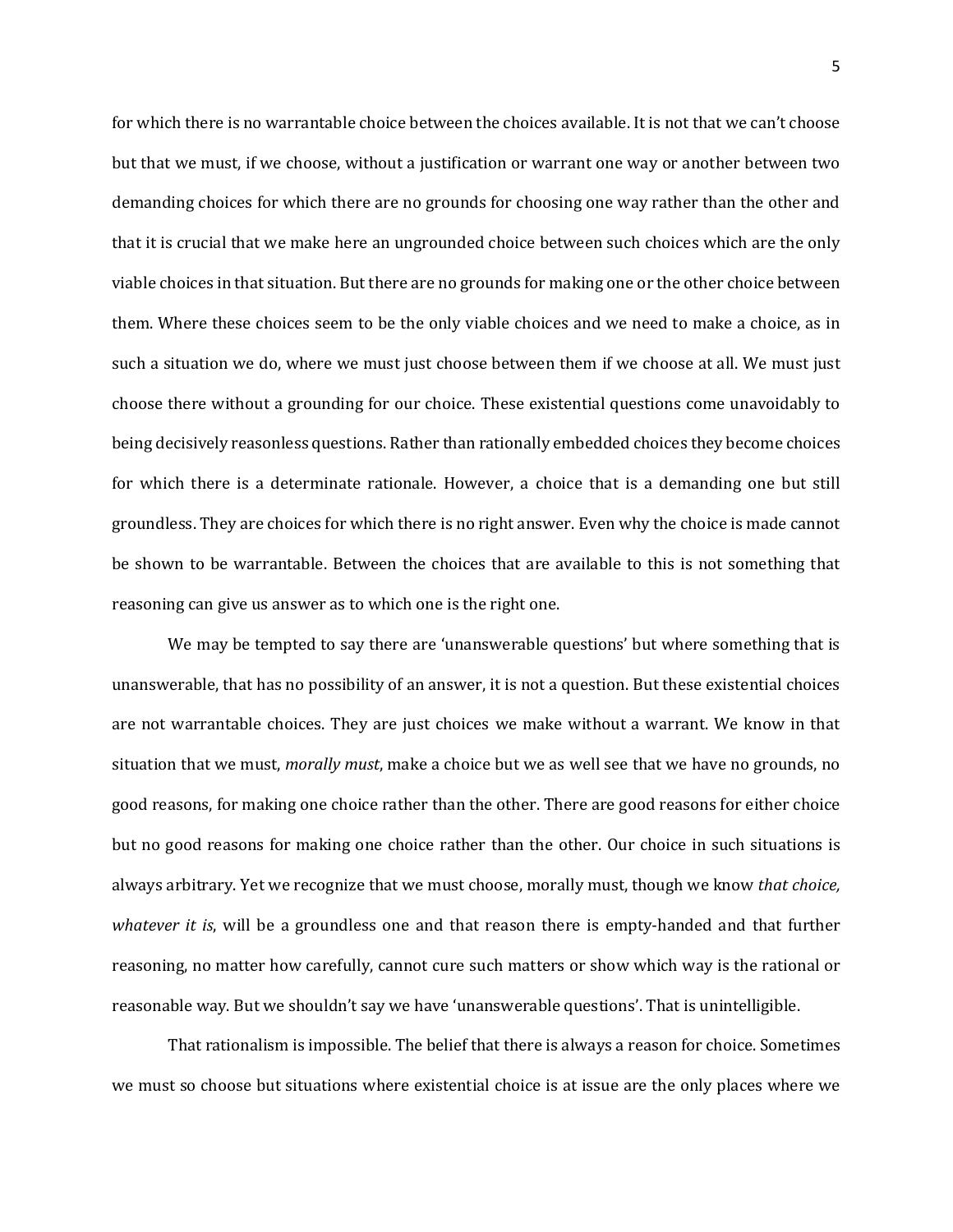must choose between mutually desirable choices without any grounds for choice or decision between them. Contrariwise, the claim of sufficient reason is that in all cases there must be a determinate reason for such choices. It allows for no existential choices or decisions. If there are such choices the claim that the world embodies universally the governance or at least existence of sufficient reason is false. We do not have existential choices where we do not have that at all. Where there must always be at least some deeply grounded sufficient reason. We understand that we should choose but we also understand that for what we take to be the two viable alternatives or at least the only two alternatives we must just choose without reason. We have here a *sheer* choice. Neither choice is unintelligible or even mistaken but we do not know which one to choose. And careful reasoning does not yield an answer. They may both seem to be equally rational. But we have no good reasons to choose one rather than the other. Our back, so to say, is against the wall. Rather than unintelligibility we recognize we have clear reasons to see that we are faced with a choice that is not grounded in reason that is not answerable by rationality or answerable in any other way. Rationality or reasonableness does not guide us into which choices are to be made in such situations and concerning what is to be done. We must, if we choose at all, just choose without a rationale, not even a whisper of one. We must, morally must, just choose. But we also recognize that our choice, if we make one, is neither rational nor irrational but that all the same we must—or at least morally must—choose. But this choice will be a blind one. What we also realize is that such a choice will be arbitrary. Still, it is even worse not to make a choice at all. As human beings we must make a choice, arbitrary as it is. But it is still worse not to make a choice at all. Our choosing may be so demanding that arbitrary as our choice is it is still worse not to make a choice at all. As moral human beings we must make a choice. Our situation may be so demanding that arbitrary as our choice will inevitably be we still must choose. Morally speaking we must choose. This just is the name of the game where an existential choice is to be made. But it certainly is not like choosing between vanilla ice cream and chocolate ice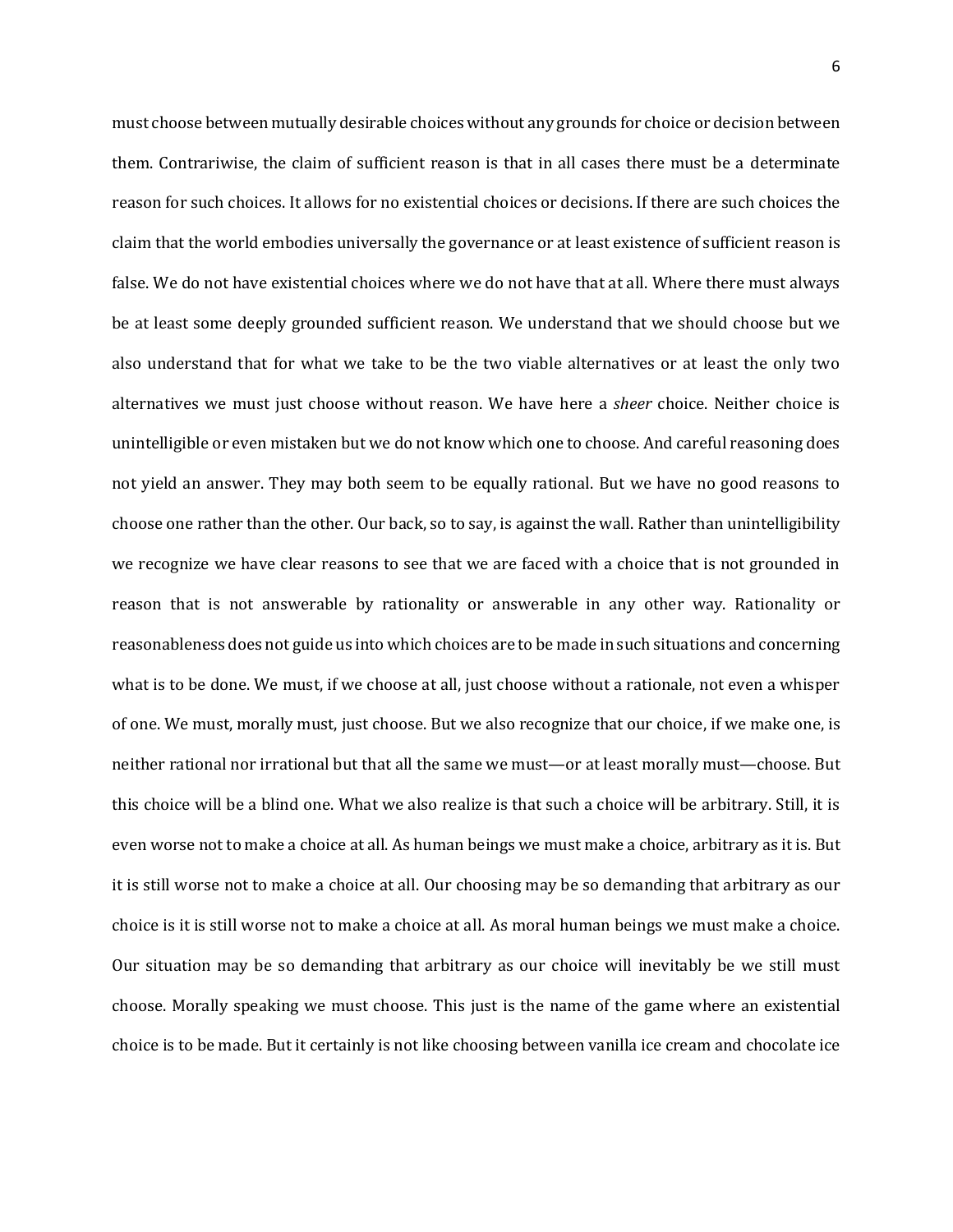cream where we equally like both and both are equally unhealthy. And it is not like flipping a coin. It is instead an agonizing choice.

Beware here of the claim that there are 'unanswerable questions'. We never have a question that could at least theoretically be unanswerable. If something is unanswerable it isn't a question. It would be like asking whether we could have a non-three-sided triangle. We cannot have a *question* which could be an 'unanswerable question', though we have questions where we must just choose without a reason. However, there are questions where the choices or choice we need to make are between choices that are both unwarrantable choices. Where we are in a situation where our choice is an unwarrantable choice between two or more warranted choices where all of them are between equally demanding choices, their warrantability seems *at least* equal. Usually it is a choice between two equally warrantable choices where whatever choice we make is an unwarrantable choice between two warrantable choices. But whatever choice we make we still make in either event a warrantedable choice. But *between* the two warranted choices the choice is unwarrantable. There is no reason to make one choice rather than the other between the two warrantable choices.

That there must always be *the* or even *a* rational choice here is illusory. That there is *the* rational thing to do or *the* reasonable way to live are both non-starters and non-finishers. That that rationalism is so is impossible. Not everything is grounded. There is not a reason for everything though there is a cause or causes. To think otherwise is to be led down the garden path. Sometimes, if we wish to be non-evasive as well as decent, we must choose between mutually desirable choices without any ground at all for making one choice rather than the other. But where it is also evasive and sometimes immoral not to make any choice at all. The choices at issue there are often agonizing ones where either agonizing choice is equally cognitively on track. However, beware of the claim of sufficient reason that claims that there must always be a justifying *reason* for what we do. A *cause*, yes, but not necessarily a reason. There just isn't such a sufficient *reason* for everything that we do and for everything that obtains.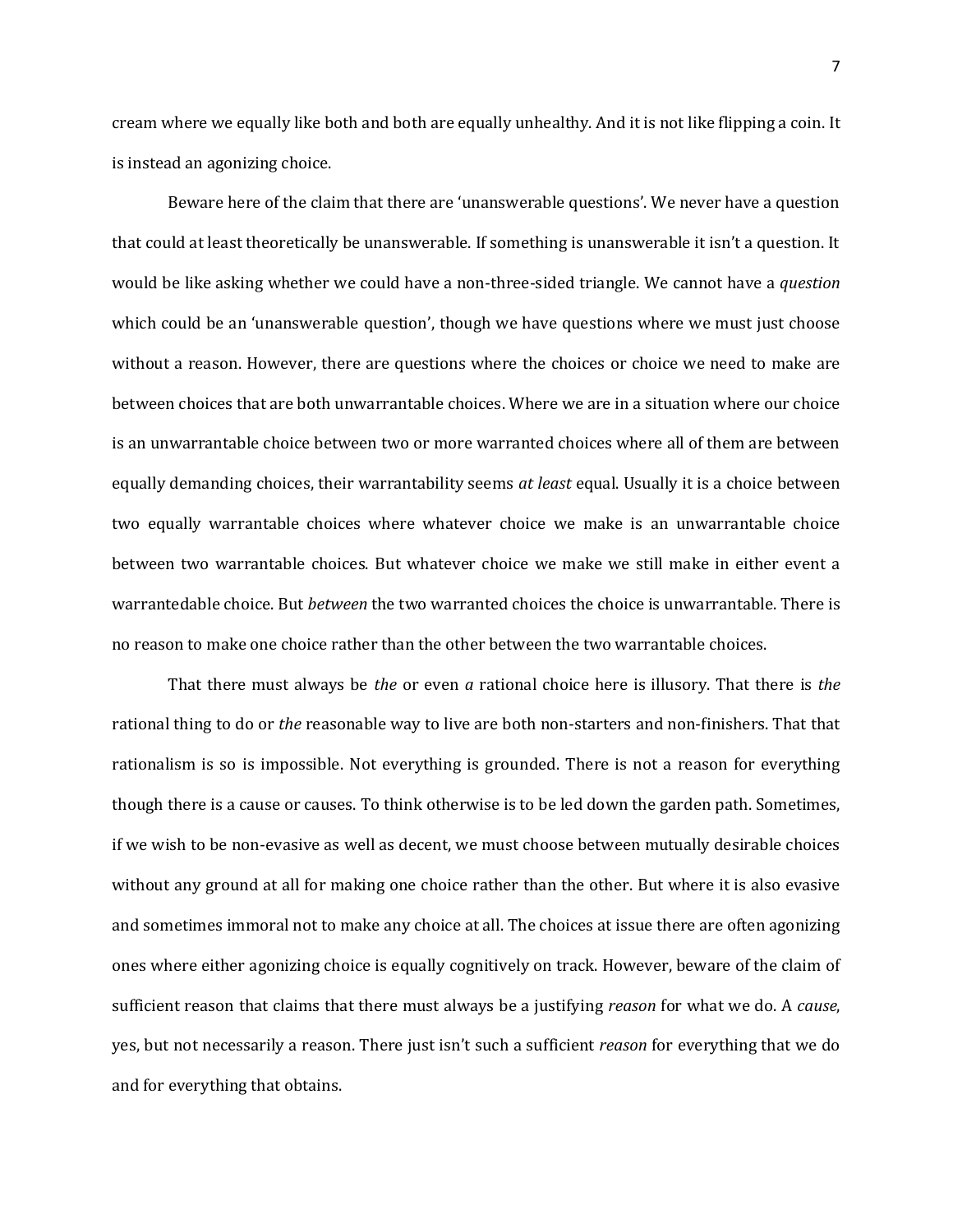Putnam gives an account of an existential choice in his *Renewing Philosophy*. He exemplifies what this comes to be citing Sartre's paradigmatic example of an existential choice. It is the fictitious example given in Sartre's little book *Existentialism and Humanism* of Pierre depicted as a young adult in World War II faced with the agonizing choice between joining the resistance which, if he does, will come to his having to abandon care of his aged mother who would be left along on a farm or of not joining the Resistance and fighting the enemy and abandoning his mother. Pierre is agonizing over what us the right thing to do. There are two rights here without any rational way of choosing between them. Or perhaps we should say any way of choosing that one choice is the more warranted choice than the other; that is the right thing to be done.

Such existential choices—the only kind of existential choices there are—are not a rarity in our wonderful world, though perhaps not always or even obviously so. But they are there. But this does not come to a nihilism, a decisionalism, a subjectivism or even a relativism. But it will require an addition to a Deweyian or Peircean pragmatism. But not an undermining of it. But it will be a pragmatism with *some* existentialist characteristics.1 Being rational or using a scientific method will not settle everything that needs to be settled.

 $\overline{\phantom{a}}$ 

<sup>1</sup> Here, as Putnam shows, William James is more existentialist than Dewey, Peirce, Hook or Ernest Nagel. Putnam, *Renewing Philosophy*, 190-200.